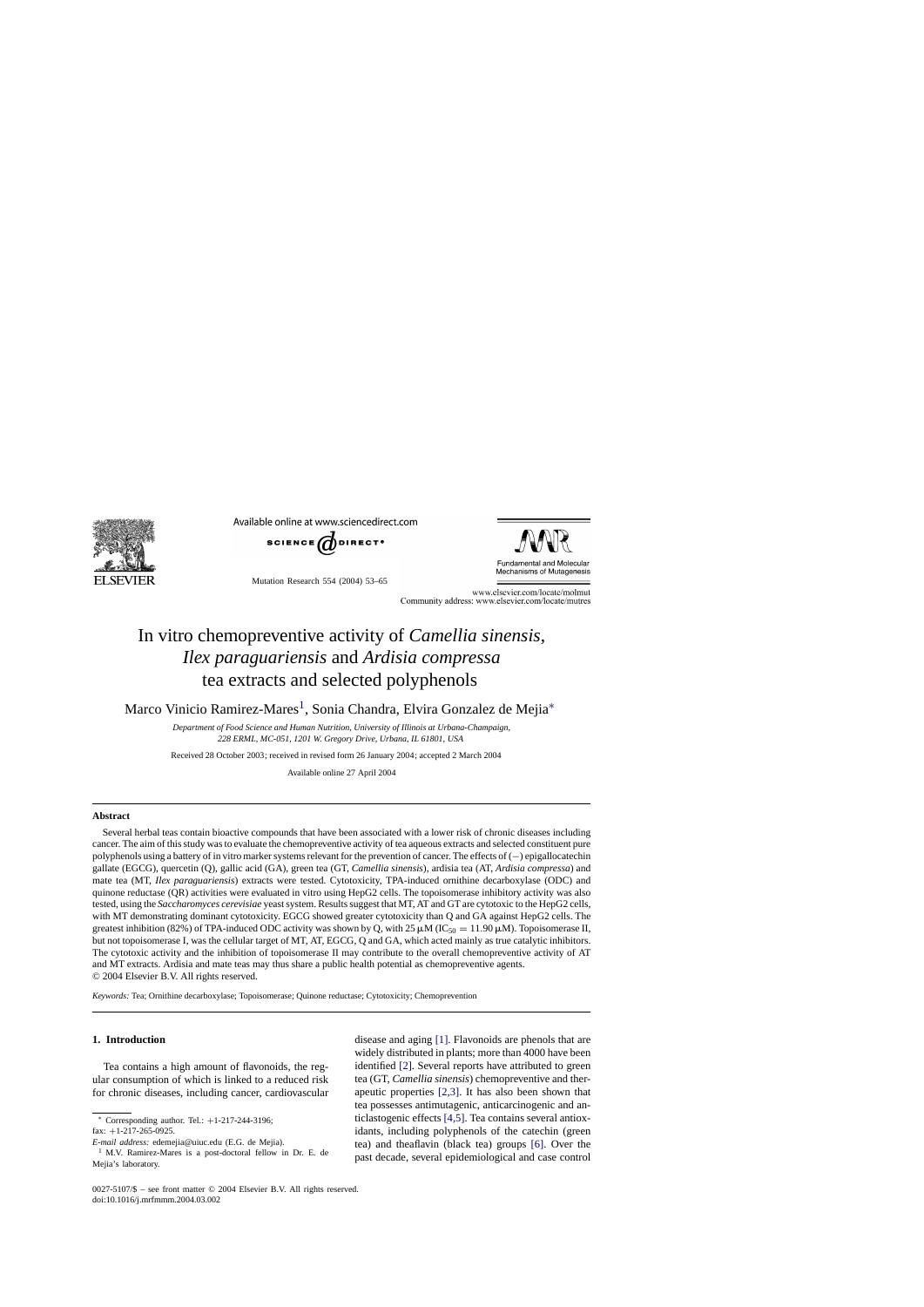studies have linked tea consumption, especially that of green tea, to a reduced risk of cancer in humans [\[7,8\].](#page-11-0) Evidence obtained in vitro and from in vivo animal studies suggests potential beneficial effects of tea polyphenols at most stages of cancer development [\[9,10\].](#page-11-0)

Mate, a tea-like infusion of *Ilex paraguariensis* consumed regularly in many parts of South America, contains caffeine, minerals (P, Fe and Ca) and flavonoids, as well as Vitamin C, B1, and B2 [\[11\].](#page-11-0) Mate is sold in commercial herbal preparations as a central nervous system stimulant, diuretic, and antirheumatic [\[12\].](#page-11-0) Herbal stores in Europe, and more recently in the United States, market mate under the claim that it helps in weight management [\[13\].](#page-11-0) Mate tea (MT) has antimutagenic [\[14\]](#page-11-0) and antioxidant properties [\[13,15\].](#page-11-0) In contrast, based on clinical and epidemiological studies, mate consumption has also been associated with the development of cancer of the oral cavity, pharynx and esophagus [\[16\].](#page-11-0) However, there are no data on the carcinogenicity of mate in experimental animals and the mechanism is unknown. Furthermore, the fact that the populations studied also consumed alcohol and tobacco products confounds the influence of mate as an independent factor.

*Ardisia compressa* is a tropical plant of the Myrsinaceae family that grows in the Pacific cost of Mexico. In folk medicine, ardisia tea (AT) preparations are used to treat liver cancer. In previous work in our laboratory we have shown, using rat hepatocytes, that ardisia tea has antigenotoxic, anticytotoxic and antioxidant capacity [\[17,18\]. F](#page-11-0)urthermore, it has been found to contain the polyphenol ardisin, a potent antitopoisomerase inhibitor [\[19\].](#page-11-0)

The widespread consumption and availability of teas throughout the world creates the possibility of exploiting their properties as chemopreventive agents. Thus, it has become necessary to define the actual magnitude of their health benefits, and elucidate the potential mechanisms of action of tea and its constituents, particularly those of polyphenols. Several assays have been developed to evaluate the ability of a compound to modulate biochemical events presumed to be mechanistically linked to carcinogenesis [\[20\].](#page-11-0) Examples of such assays include: (a) ornithine decarboxylase (ODC) inhibition, which is based on the fact that the induction of ODC is involved in tumor promotion and cell transformation. This

approach is considered an attractive targeting strategy in both chemotherapy and chemoprevention [\[21\];](#page-11-0) (b) quinone reductase (QR) induction, which occurs coordinately with other phase II metabolizing enzymes by means of a variety of compounds that protect the cells from the toxic, mutagenic and neoplastic effects of carcinogens [\[22\];](#page-11-0) (c) topoisomerase inhibitors, which constitute a class of chemopreventive agents that inhibit carcinogenesis via their antiproliferative or cell-differentiating action [\[23\].](#page-11-0)

The objective of this investigation was to compare the in vitro antitumor capacity of green, mate and ardisia teas and of selected polyphenols against human hepatoma (HepG2) cancer cells, by assessing their cytotoxicity, QR induction, ODC and topoisomerase inhibition.

# **2. Materials and methods**

# *2.1. Chemicals*

Eagle's modified minimum essential (EMEM) medium, penicillin, streptomycin, fetal bovine serum (FBS), camptothecin (CPT), amsacrine (mAMSA), dimethylsulfoxide (DMSO), adenine, EDTA, dithiothreitol, pyridoxal 5'-phosphate, L-ornithine hydrochloride, chloramine T, 12-tetradecanoyl-13  $phorbol-acetate$  (TPA),  $\alpha$ -difluromethyl ornithine (DFMO), Folin Ciocalteu's phenol reagent, sodium bicarbonate,  $(+)$  catechin,  $\beta$ -naphtoflavone, digitonin, bovine serum albumin (BSA), tween-20, glucose-6-phosphate, NADP, FAD, tris buffer, glucose-6 phosphate dehydrogenase, 3-(4,5-dimethylthiazo-2 yl)-2,5-diphenyltetrazolium bromide (MTT), menadione and acetonitrile were purchased from Sigma Chemical Co. (St. Louis, MO).  $L-[1-^{14}C]$  ornithine  $(100 \,\mu\text{Ci/ml})$  was purchased from Moravek Biochemical Inc. (Brea, CA). Peptone bacto, yeast extract, agar bacto and dextrose were purchased from Difco (Sparks, MD).

## *2.2. Teas and selected polyphenols*

Green tea (*C. sinensis*) was from Lipton (Englewood Cliffs, NJ). Fresh ardisia (*A. compressa*) leaves were collected from the Pacific coast of Mexico (Michoacan State), and were first air dried without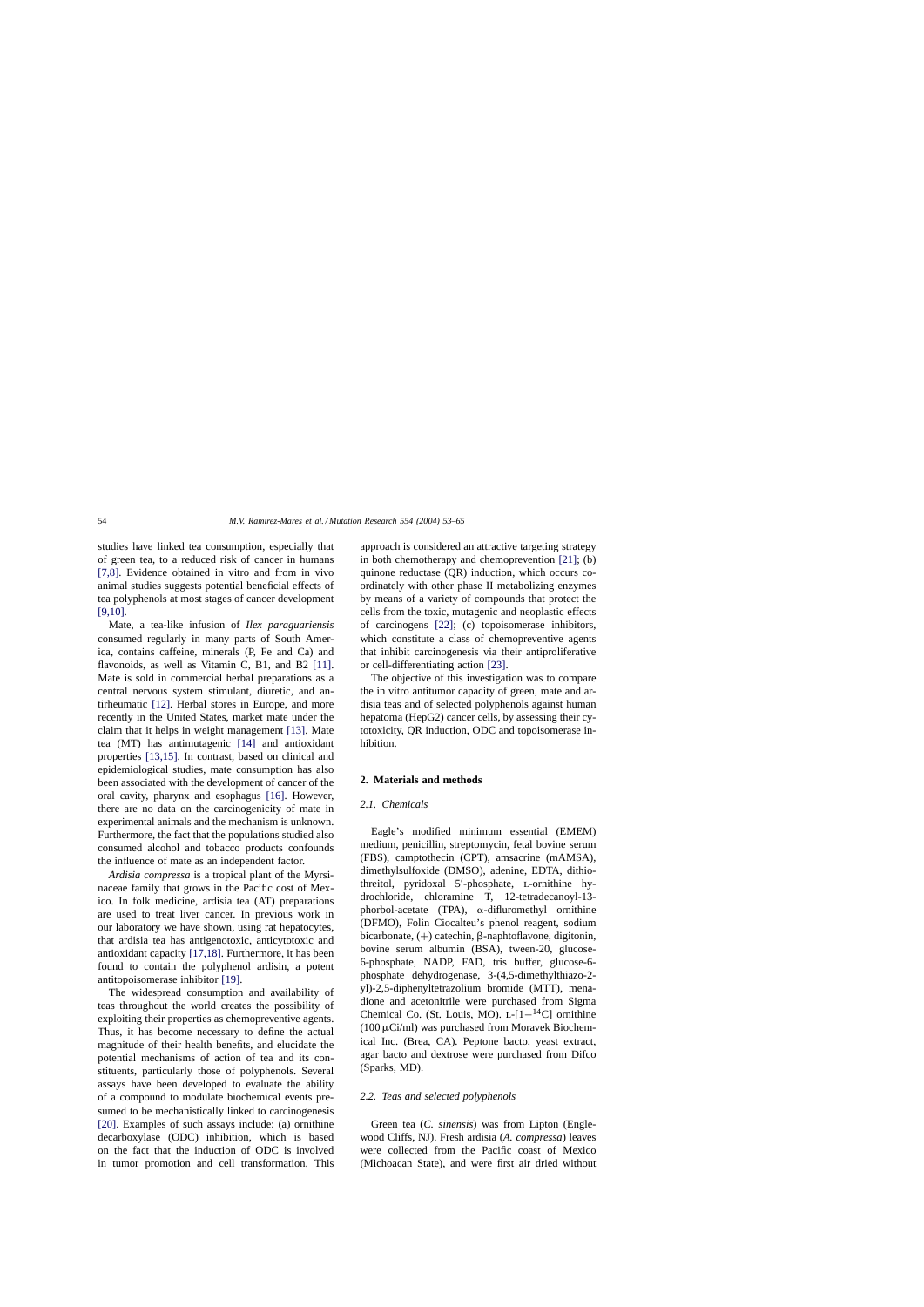exposure to sunlight, kept in large plastic bags and stored in a cool and dry place. Mate tea (*I. paraguariensis*) was from Gerula SA (San Jose, Misiones, Argentina). (−) Epigallocatechin gallate (EGCG), gallic acid (GA), and quercetin (Q) were chosen as common representatives of polyphenol components in teas. The pure compounds were obtained from Sigma Chemical Co. (St. Louis, MO).

## *2.3. Preparation of tea extracts*

Dry leaves  $(2.7 g)$  of GT, AT or MT were separately soaked in 250 ml boiling water (94  $\degree$ C) and allowed to stand for 10 min. The mixture of each tea was cooled to room temperature and filtered  $(0.45 \,\mathrm{\upmu m})$  nylon filter), freeze-dried and kept at −20 ◦C in plastic containers.

# *2.4. Total polyphenols of tea extracts*

The total polyphenol content of the freeze-dried materials was measured as described by Nurmi et al. [\[24\].](#page-11-0) This method is based on the reduction of Folin-Ciocalteu reagent by the electrons from the polyphenols. Briefly, 1 ml 1 N Folin-Ciocalteu reagent and 1 ml sample were mixed and allowed to stand for 2–5 min, and then 2 ml of 20%  $\text{Na}_2\text{CO}_3$  solution were added and allowed to stand for 10 min before measuring the absorbance at 730 nm using a Beckman DU® 640 spectrophotometer. The total polyphenolic content was expressed as  $\mu$ g equivalents of  $(+)$  catechin per ml of aqueous extract. The equation of the standard curve used was:  $y = 0.0269x - 0.50$ ,  $r^2 =$ 0.983 (where, *y*: absorbance at 730 nm; *x*: polyphenol concentration;  $r^2$ : correlation coefficient).

#### *2.5. HepG2 culture and incubation conditions*

Human hepatoma carcinoma cells were purchased from American Type Culture Collection (ATCC, Rockville, MD); the cells were maintained in Eagle's modified minimum essential medium supplemented with 10% fetal bovine serum and 100 IU penicillin/100  $\mu$ g streptomycin at 37 °C in a humidified atmosphere containing 5% CO<sub>2</sub>. Cells were cultured in T75 flasks and were seeded once a week. Culture medium was changed three times a week.

# *2.6. Cytotoxicity assay*

HepG2 cells undergoing exponential growth (70–80% of confluents) were trypsinized, suspended in fresh medium at a density of  $5 \times 10^4$  cells/ml and inoculated in a 96-well flat-bottomed plate in a volume of 100  $\mu$ l per well (5 × 10<sup>3</sup> cells) and stabilized by incubation for 24 h at  $37^{\circ}$ C in a humidified atmosphere containing  $5\%$   $CO<sub>2</sub>$ . The growth media was then removed and  $100 \mu l$  of serum-free media containing various concentrations of either GT (100, 90, 80, 70, 60, 50, 40, 30, 20, 10 and  $5 \mu$ g eq. (+) catechin/ml), MT (51.9, 47.6, 43.2, 38.9, 34.5, 30.3, 25.9, 21.6, 17.3, 12.9, 8.6  $\mu$ g eq. (+) catechin/ml), AT (164, 82, 41, 20.5, 10.25, 5.1, 2.5, 1.27, 0.63, 0.31 and  $0.15 \mu$ g eq. (+) catechin/ml), EGCG (400, 350, 300, 250, 200, 150, 100, 75, 50, 25, 5 M), GA (500, 450, 400, 350, 300, 250, 200, 150, 100, 50, 25  $\mu$ M), or Q (500, 450, 400, 350, 300, 250, 200, 150, 100, 50,  $25 \mu M$ ) were added directly into the cells, each one in six replications. Control cultures received the same amount of PBS and blank wells contained  $100 \mu l$  of serum-free media with no cells. After the samples were added, the plates were incubated under the same conditions for 24 h. At the end of the incubation, the medium containing the various concentrations of the tea extracts or polyphenols were discarded, and the cells were washed with PBS. The viability of the cells was determined by a cell counting kit-8 (Dojindo Molecular Technologies Inc.) according to the manufacturer's protocol. The cytotoxicity of the tested crude extracts was determined by comparing the response of the cells with that of the PBS control.  $IC_{50}$  values were calculated by analysis of the percent inhibition of each tea extract or polyphenol at eleven concentrations.

## *2.7. Ornithine decarboxylase (ODC) assay*

Ornithine decarboxylase catalyses the decarboxylation of ornithine to putrescine, which is further converted to higher polyamines essential for the duplication of DNA. Induction of ODC is involved in tumor promotion and cell transformation, and cultured tumor cells often contain high levels of ODC [\[25\].](#page-11-0)

Eighty percent confluent cells were washed twice with PBS, trypsinized, suspended in fresh medium and then plated at  $5 \times 10^4$  cells/ml per well in 24-well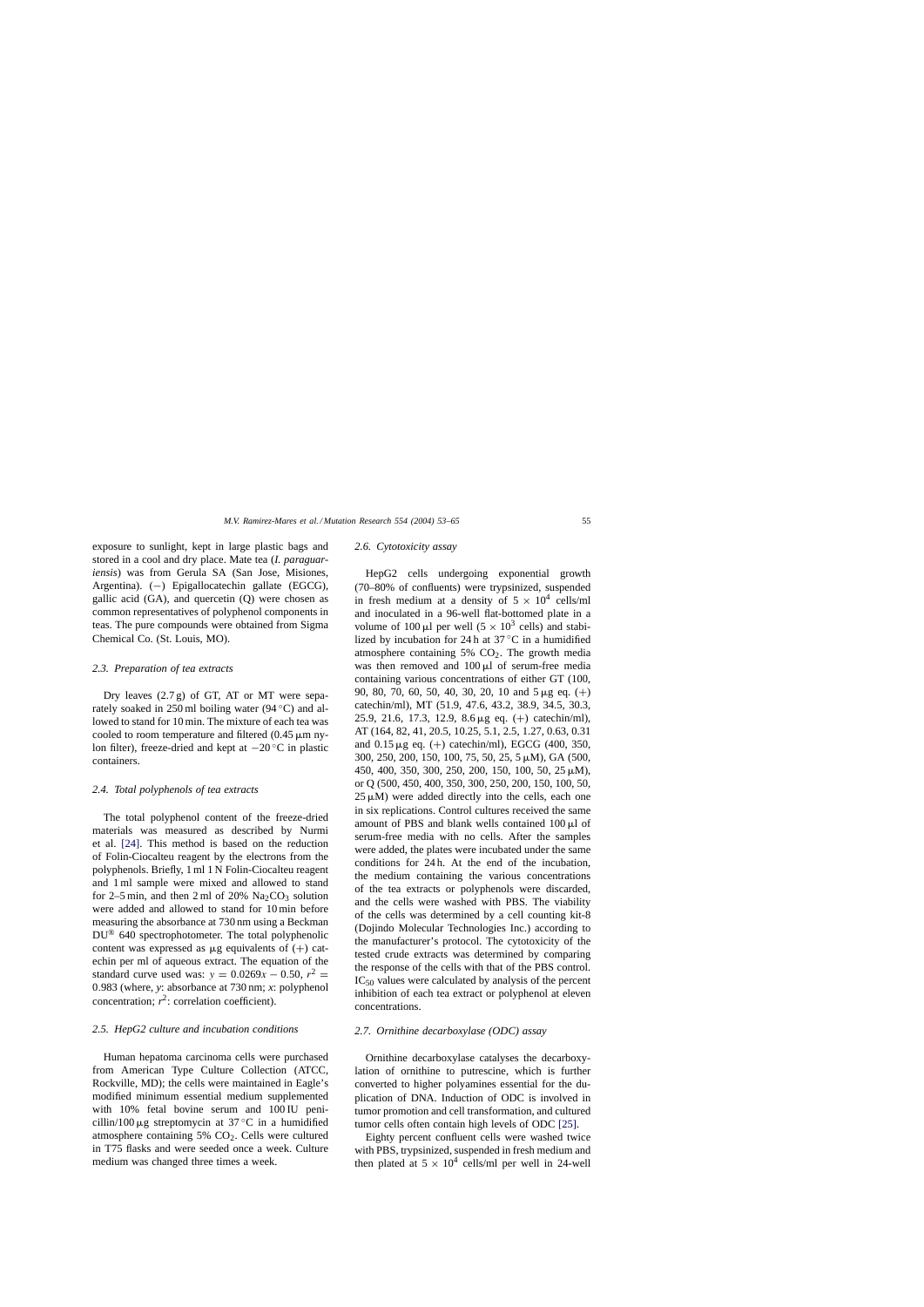plates. Plates were placed in an incubator (37 ◦C, 5%  $CO<sub>2</sub>$ ) for 24 h. The growth media was removed and 1 ml of serum-free media containing either  $5 \mu l$  of GT (4, 2 or 1  $\mu$ g eq. (+) catechin/ml), MT (5, 3.1 or  $1.2 \,\mu$ g eq. (+) catechin/ml), AT (0.6, 0.3 or 0.15  $\mu$ g eq. (+) catechin/ml), EGCG (5, 2.5 or 1.25  $\mu$ M), GA  $(50, 25 \text{ or } 12.5 \mu M)$ , or Q  $(50, 25 \text{ or } 12.5 \mu M)$ , dissolved in DMSO, were added. DFMO  $(43.7 \mu)$  was used as a positive control and it was dissolved in serum free media (final concentration 5 mM). All of them were added with  $5 \mu l$  of TPA solution (final concentration of 50 nM, dissolved in 2.5% DMSO). Additional wells received only an equivalent amount of DMSO (0.5%), tea extracts, polyphenols or TPA, and served as the experimental controls. Cells were incubated for an additional 8h, washed twice with cold PBS, placed in −80 ◦C freezer until the ODC assay was performed, usually within three days. ODC activity was determined by measuring the release of  ${}^{14}CO_2$  from  $L-[1-14C]$  ornithine essentially according to the procedure of Lichti and Gottesman [\[26\]. T](#page-11-0)he protein content of each of the 24 wells used for the ODC assay was determined following the addition of chloramine T  $(50 \,\mu$ l, 8 mg/ml) to destroy dithiothreitol (30 min), and of NaOH (50  $\mu$ 1, 5.7 N) to solubilize protein [\[27\]. T](#page-11-0)he protein concentration was determined using the modified Lowry protein assay reagent kit (Pierce 23240). TPA-induced ODC activity was expressed as picomoles of  ${}^{14}CO_2$  released per mg protein/h. The percent inhibition was calculated as follows:

0.5–30  $\mu$ g eq. (+) catechin/ml and AT, 5.0–80.0  $\mu$ g eq. (+) catechin/ml) for 24 h. Growth media and  $5 \mu M$   $\beta$ -naphtoflavone were used as negative and positive controls, respectively. Treated cells were rinsed with PBS pH 7.4, lysed with  $50 \mu l$  0.8% digitonin in 2 mM EDTA, incubated and agitated for 10 min. Two hundred microliters mixed solutions [74 ml, 25 mM tris buffer; 50 mg BSA; 0.5 ml, 1.5% tween-20 solution; 0.5 ml thawed cofactor solution (92.7%, 150 mM glucose-6-phosphate; 6.15%, 4.5 mM NADP; 1.14%, 0.75 mM FAD in Tris buffer), 150 units of glucose-6-phosphate dehydrogenase, 22.5 mg MTT (3-(4,5-dimethylthiazo-2-yl)-2,5-diphenyltetrazolium bromide), and  $75 \mu$ ,  $50 \text{ mM}$  menadione in acetonitrile] were added into lysed cells. Reading was done at five time points,  $50 s$  apart using a  $\mu$ Quant microplate reader (Bio-Tek Instruments Inc., Winooski, VT) at 610 nm. Immediately after completion of the readings,  $50 \mu l$  of 0.3 mM dicumarol in 25 mM tris buffer was added into each well and the plate was read again (five time points, 50 s apart). Total protein content was measured by BioRad assay [\[30\].](#page-11-0) QR induction activity was expressed as the specific activity (nmol MTT reduced/mg/min) ratio of treated to control cells.

## *2.9. Antitopoisomerase assay*

#### *2.9.1. Yeast strains*

The yeast strains used in this study are listed in [Table 1.](#page-4-0) *Saccharomyces cerevisiae* strains JN362a,

| inhibition $(\%) = 1 -$ | sample pmol <sup>14</sup> CO <sub>2</sub> per mg protein/h – control pmol <sup>14</sup> CO <sub>2</sub> per mg protein/h |  |
|-------------------------|--------------------------------------------------------------------------------------------------------------------------|--|
|                         | TPA pmol <sup>14</sup> CO <sub>2</sub> per mg protein/h – control pmol <sup>14</sup> CO <sub>2</sub> per mg protein/h    |  |

## *2.8. Quinone reductase (QR) assay*

Quinone reductase is a cytosolic FAD-dependent flavoprotein that is induced coordinately with the glutathione transferases, and which has served as a surrogate marker of phase II enzymes responsiveness in vivo and in vitro; it is thus a convenient screening method for anti-carcinogenic activity [\[28\].](#page-11-0)

The QR induction activities of either GT, MT or AT were determined using Rochaska and Santamaria assay [\[29\].](#page-11-0) The cells were grown in 96-well plates (Costar 3595, Corning Inc., Corning, NY),  $2.5 \times 10^4$ cells per well for 24 h and then exposed to the different samples (GT,  $0.5-8.0 \mu$ g eq. (+) catechin/ml; MT, JN394, JN394t<sub>-1</sub>, JN394t<sub>2–4</sub>, JN394t<sub>2–5</sub>, were kindly provided by Dr. John Nitiss of St. Jude Children's Research Hospital, Memphis, Tennessee.

## *2.9.2. Assay*

The requirement of topoisomerase II (Topo II) for the completion of mitosis makes this enzyme essential for cell division and cell proliferation. Differentiated cells express very low levels of Topo II, while highly proliferative and tumor cells often express 25–300 times the levels of quiescent cells [\[31\].](#page-11-0)

Tea extracts, polyphenols, m-AMSA, CPT or DMSO (vehicle control) sensitivity measurements were carried out in YPDA medium (yeast extract, peptone, dextrose and agar) as previously described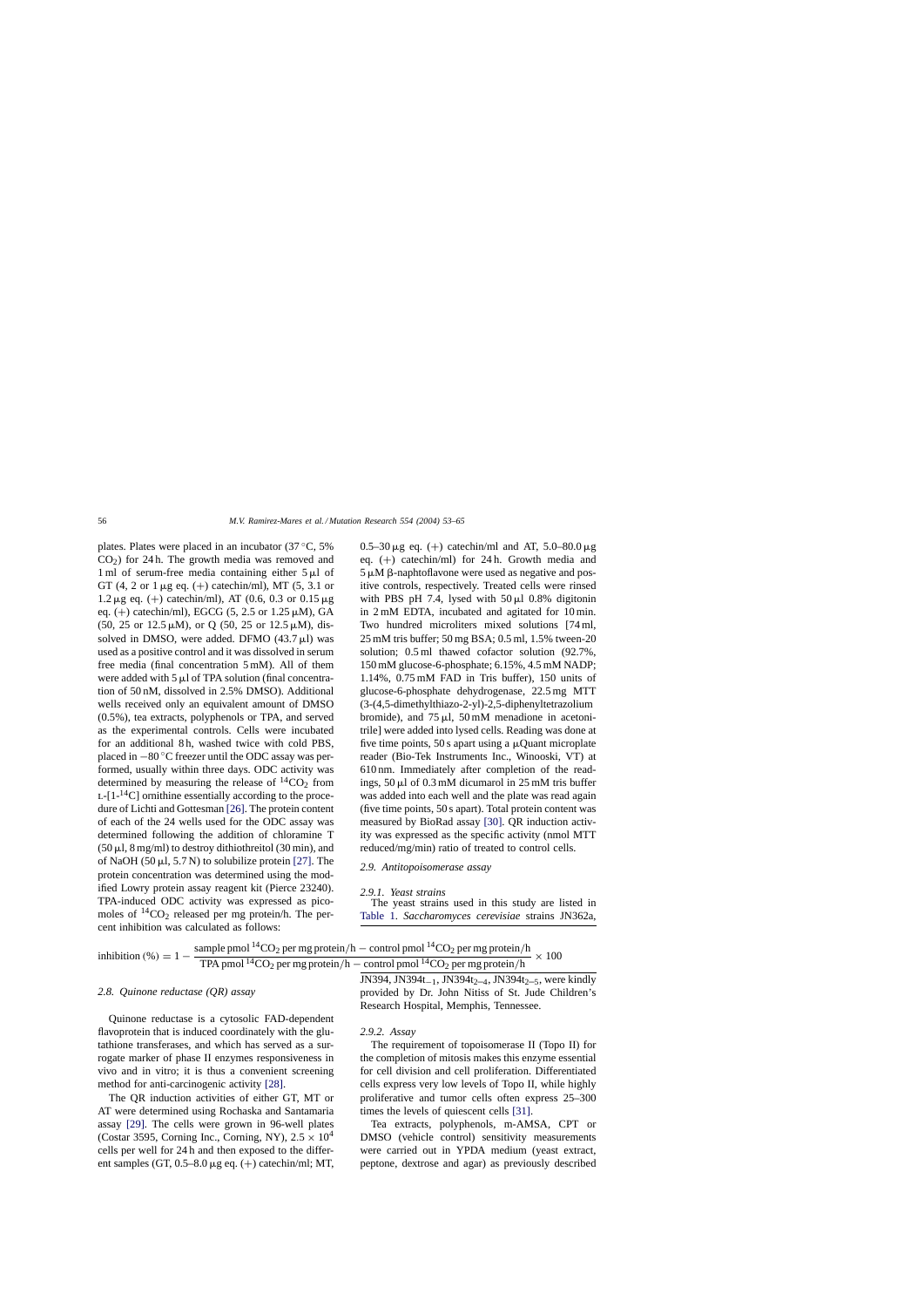| Strain         | Description                                        | Genotype <sup>a</sup>                                                        |
|----------------|----------------------------------------------------|------------------------------------------------------------------------------|
| JN362a         | DNA repair proficient                              | Mat $\alpha$ ura $3-52$ leu $2$ trp1 his7 ade1-2 ISE2                        |
| JN394          | DNA repair deficient                               | Mato ura3-52 leu2 trp1 his7 ade1-2 ISE2 rad52:: LEU2                         |
| $JN394t_{-1}$  | JN394 with TOP1 disruption                         | Mator ura3-52 leu2 trp1 his7 ade1-2 ISE2 rad52:TRP1 $\triangle$ top1 :: LEU2 |
| $JN394t_{2-4}$ | JN394 with temperature-sensitive<br>allele of TOP2 | Mat $\alpha$ ISE2 ura3-52 top2-4 rad52:: LEU2                                |
| $JN394t_{2-5}$ | JN394 with temperature-sensitive<br>allele of TOP2 | Mator ura $3-52$ leu $2$ trp1 his7 ade1-2 ISE2 top2-5 rad52:: LEU2           |

<span id="page-4-0"></span>Table 1 Genetically modified *Saccharomyces cerevisiae* strains used in this study

<sup>a</sup> For the complete genotype and details of construction of these strains, see references [\[31,49,50\].](#page-11-0)

[\[32\].](#page-11-0) Logarithmically growing cells (JN362a, JN394, JN394t<sub>-1</sub>, JN394t<sub>2-4</sub> or JN394t<sub>2-5</sub>) were adjusted to an initial cell titer of  $2 \times 10^6$  cells/ml. In all cases, cells were pre-grown at the same temperature that was used to measure drug sensitivity. Either GT (126  $\mu$ g eq. (+) catechin/ml), MT (57.5  $\mu$ g eq. (+) catechin/ml), AT (34  $\mu$ g eq. (+) catechin/ml), EGCG (150  $\mu$ M), GA (300  $\mu$ M), Q (300  $\mu$ M), m-AMSA (100  $\mu$ g/ml), CPT (50  $\mu$ g/ml) or DMSO (1.66%) were added to the cultures and cells were incubated for 24 h. Viable counts were determined by duplicate plating to YPDA medium solidified with 1.75% agar Bacto. Plates were incubated at the optimal temperature for growth of the cells to determine viable titer (25 °C for temperature sensitive top2 mutants,  $30^{\circ}$ C otherwise). The percent survival was determined by comparison of the number of colonies counted in the no-drug control culture with those in the drug-treated culture. The  $IC_{50}$  is the drug concentration that reduces the number of colonies (in this case in the strain JN394 $t_{2-4}$ ) by 50% as compared with cells grown in the absence of the drugs; this was determined using dilutions of each sample: MT (57.5, 28.7, 5.75 or  $0.575 \,\mu$ g eq. (+) catechin/ml), AT (34, 17, 3.4 or  $0.34 \mu$ g eq. (+) catechin/ml), EGCG (150, 75, 15 or 1.5  $\mu$ M), GA (300, 150, 30 or 3  $\mu$ M), Q (300, 150, 30 or 3 $\mu$ M). All experiments were repeated at least three times, and the means and population standard deviations were calculated for each of the data.

#### *2.10. Statistical analysis*

Results are expressed as the mean  $\pm$  S.D.of values obtained in at least triplicate from three different experiments. Differences between groups were compared by Students's *t*-test; *P* values less than 0.05 were considered significant. When more than two means were compared, significance was determined by one-way analysis of variance followed by pairwise comparisons using the Tukey test.

## **3. Results and discussion**

## *3.1. Cytotoxicity of the tea extracts and polyphenols*

Cytotoxicity is a parameter consistent with antitumor activity [\[33\].](#page-11-0) [Fig. 1](#page-5-0) shows the dose response curves of HepG2 cells treated with AT, GT, MT, Q, EGCG and GA. The results from the in vitro anti-hepatoma evaluation of the selected tea extracts and polyphenols are summarized in [Table 2,](#page-5-0) which lists the mean  $IC_{10}$ ,  $IC_{50}$  and  $IC_{90}$  values against the cells. The six samples tested exhibited a certain degree of cytotoxicity against HepG2 cell. Among the tea extracts, MT demonstrated dominant cytotoxicity, with an IC<sub>50</sub> value of 12.01  $\mu$ g eq. (+) catechin/ml. AT and GT had IC<sub>50</sub> values of 46.91 and 72.05  $\mu$ g eq. (+) catechin/ml, respectively. Among the pure polyphenols, EGCG showed the greatest cytotoxicity, with an IC<sub>50</sub> value of 210.7  $\mu$ M. This result is in agreement with the value ( $IC_{50} = 196.4 \mu M$ ) obtained by Uesato et al. [\[34\].](#page-11-0) Q and GA had  $IC_{50}$  values of 391.7 and  $422.7 \mu M$ , respectively. Other polyphenols present in teas were also tested such as the obromine  $(IC_{50} =$ 7676  $\mu$ M), chlorogenic acid (IC<sub>50</sub> = 2613  $\mu$ M), flavianic acid (IC<sub>50</sub> = 474  $\mu$ M) and epicatechin gallate  $(IC_{50} = 144 \mu M)$ . The short-term assays used, such as the cell counting kit-8 (CCK-8), assess the killing due mainly to apoptosis, particularly that of early-stage apoptosis [\[35\].](#page-11-0) HepG2 cells have the wild-type p53 gene; the dead cells presented morphological changes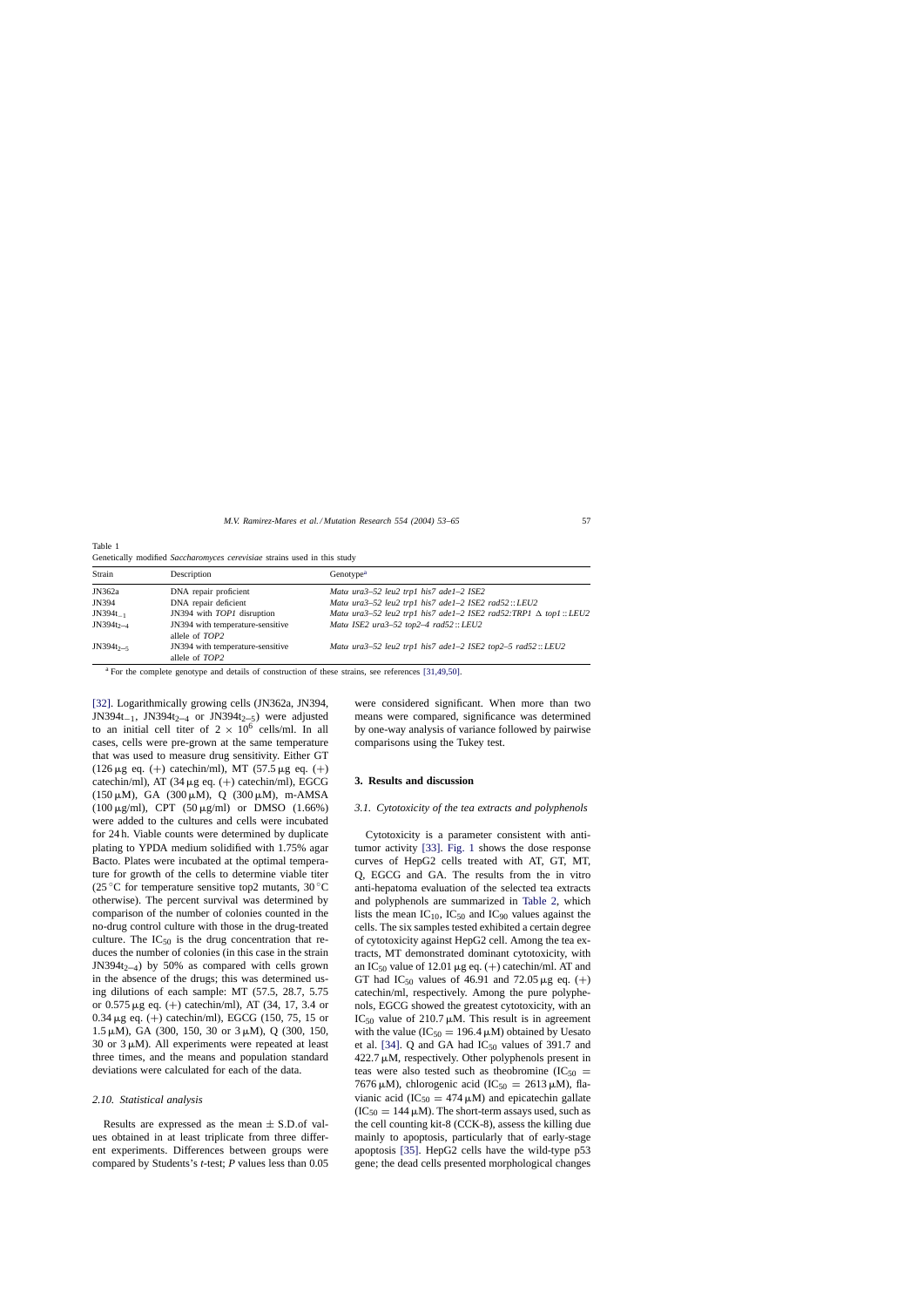<span id="page-5-0"></span>

Fig. 1. Cytotoxicity assay. Cells were treated with various concentrations of *Ardisia compressa* (A), *Camellia sinensis* (B), *Ilex paraguariensis* (C), quercetin (D), EGCG (E) or gallic acid (F) for 24 h. Cell viability was determined by CCK-8 assay as described under the materials and methods section. Each curve represents the average of three independent experiments. IC<sub>50</sub> was calculated from the antilog of the *x*-axis value at the inflection point of each sigmoid-curve fit.

such as membrane blebbing, aggregation of chromatin, and formation of membrane bound vesicles, all of which are well-characterized features of cell death due to apoptosis. These results suggest that the cytotoxicity of the teas and polyphenols tested may confer antihepatoma activity, but the mechanisms remain to be studied. However, in order to explore the possible cytotoxic potential of MT and AT (the less studied samples), further studies will have to be carried out using animal models, and the mechanisms of action as well as the active compounds involved in the pharmacological process also need to be investigated.

# *3.2. Ornithine decarboxylase (ODC) activity*

The characterization of TPA-induced ODC activity in HepG2 cells showed a substantial ODC

Table 2

|  | Inhibitory effect of mate tea, ardisia tea, green tea and tea polyphenols against growth of HepG2 cancer cells |  |  |  |  |  |  |
|--|----------------------------------------------------------------------------------------------------------------|--|--|--|--|--|--|
|  |                                                                                                                |  |  |  |  |  |  |

|           |                | $\mu$ g eq. (+) catechin/ml $\pm$ S.D. |                 | $\mu$ M $\pm$ S.D. |                 |                 |  |  |
|-----------|----------------|----------------------------------------|-----------------|--------------------|-----------------|-----------------|--|--|
|           | MТ             | AT                                     | GТ              | EGCG               |                 | GА              |  |  |
| $IC_{10}$ | $9.3 \pm 0.6$  | $4.9 \pm 1.4$                          | $50.7 \pm 2.5$  | $9.0 \pm 2.1$      | $56.2 + 4.9$    | $51.3 + 2.5$    |  |  |
| $IC_{50}$ | $12.0 \pm 0.2$ | $46.9 \pm 3.3$                         | $72.0 \pm 1.8$  | $216.4 \pm 20.4$   | $391.7 + 3.0$   | $422.7 + 6.7$   |  |  |
| $IC_{90}$ | $17.6 \pm 0.8$ | $177.2 \pm 33.4$                       | $113.6 \pm 5.5$ | $448.4 \pm 12.3$   | $518.8 \pm 8.4$ | $495.5 \pm 8.0$ |  |  |

IC50 was calculated from the antilog of the *x*-axis value at the inflection point of each sigmoid-curve fit generated for each treatment (as shown in Fig. 1). The IC<sub>10</sub> and IC<sub>90</sub> were calculated using the log IC<sub>50</sub> and the Hill slope (GraphPad software Prism version 4).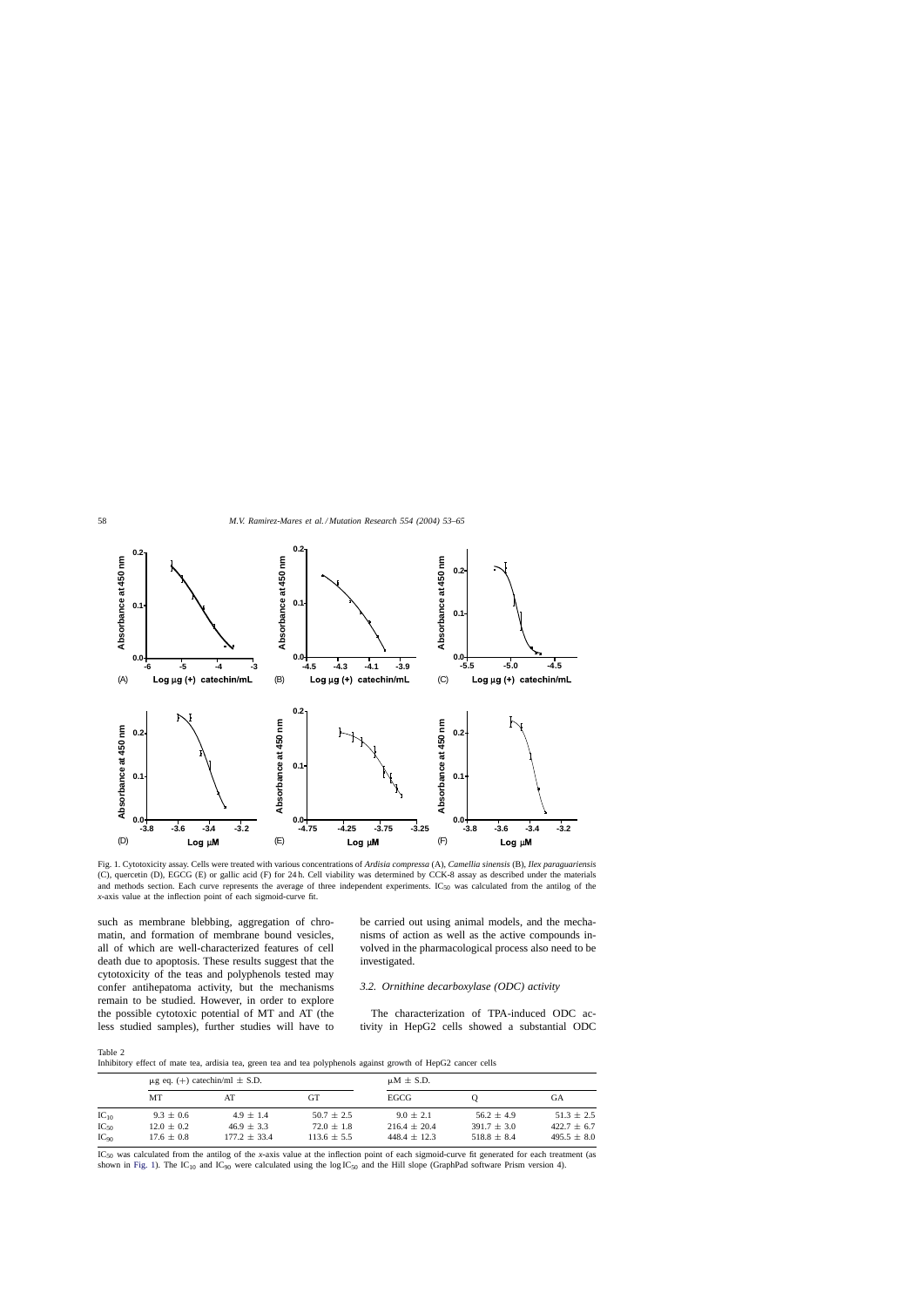induction after 8 h of treatment with 50 nM TPA (data not shown). ODC levels increased about 13-fold, from  $126.21 \pm 14.27$  to  $1644.57 \pm 198.97$  pmol/mg. The amounts of tea extracts and polyphenols used to test inhibition in the ODC assay were selected from the results obtained in the cytotoxicity assay [\(Table 2\)](#page-5-0) in order to prevent ODC inhibition from being associated with cytotoxicity. The cytotoxic concentrations used in this study were minimized with the intention of finding specific interactions between the inhibitor and the ODC enzyme, as a good inhibitor of ODC activity requires less substance. Five mM DFMO, an irreversible inhibitor of ODC activity, completely inhibited induction of ODC by 50 nM TPA. Fig. 2 shows that none of the tea extracts inhibited the TPA-induced ODC activity at the concentrations tested; surprisingly, all of them increased the levels of ODC. AT  $(0.6 \mu$ g eq.  $(+)$  catechin/ml) increased the level of ODC about 3700% in comparison to DMSO treated cells and 285% relative to the TPA treated cells. GT  $(1.0 \,\mu\text{g}$  eq. (+) catechin/ml) and MT  $(5.0 \,\mu\text{g}$  eq. (+) catechin/ml) gave an increased value of 252 and 187%, respectively, in comparison to the TPA control cells. AT  $(0.6 \mu g$  eq.  $(+)$  catechin/ml) and GT (4 and  $2 \mu$ g eq. (+) catechin/ml) significantly increased the value of ODC activity about 3.0, 2.5 and 2.5-fold, respectively, in not TPA treated HepG2 cells.

As shown in [Fig. 3,](#page-7-0) among the polyphenols tested, Q provided significant inhibition of the ODC activity. The greatest inhibition (82%) was obtained with 25  $\mu$ M Q (IC<sub>50</sub> = 11.90  $\mu$ M). EGCG and GA did not inhibit the TPA-induced ODC activity at the tested concentrations; instead, both of them actually increased the value, ranging from 1.3- to 2.3-fold. No inhibition of ODC induction mediated by TPA was obtained by Gerhäuser et al. [\[25\]](#page-11-0) using  $10 \mu$ M EGCG in mouse 308 cells. It is interesting that MT, AT, GT, EGCG and GA increased the value of TPA-induced ODC activity in HepG2 cells. It has been demonstrated that incubation of human lung adenocarcinoma cells in cell growth media containing tea polyphenols (EGC and EGCG) induced the dose-dependent formation of  $H_2O_2$  [\[36\].](#page-11-0) It has also been observed that the incubation of cell culture media with EGCG, EGC and GA leads to the production of substantial amounts of  $H_2O_2$  [\[37,38\].](#page-12-0) Low levels of  $H_2O_2$  can have the effect of increasing the proliferation and expression of growth-related genes in some cell types

Fig. 2. Effect of (a) mate tea (MT), (b) green tea (GT) and (c) ardisia tea (AT), treatment on TPA-induced ODC activity in HepG2 cells. The numbers indicate the  $\mu$ g equivalents to  $(+)$ catechin/ml tested of each aqueous extract. DMSO (0.5%), DFMO (5 mM) and TPA (50 nM) were used as controls. Each value is the mean  $\pm$  S.D. of three experiments.  $\oplus$  Significantly different from DMSO ( $P < 0.05$ ).  $\star$  Significantly different from TPA  $(P < 0.001)$ .

⊕<br>AT AT AT<br>O.6 O.3 O.1 O.15

controls treatments

0

D M S  $\rm{O}$ D F M  $\ddot{\circ}$ 

⊕<br>T<br>P A

1000

2000 3000 4000

ODC Activity pmol  $^{14}$ CO $_2$ /mg protein/h

<sup>14</sup>CO<sub>2</sub>/mg protein/h **ODC Activity** 

 $\overline{p}$ 

(c)

5000



3000

T P A + MT

T P A + MT 1.2

5

T

T P A<br>+<br>AT

O.15

T P A + D F M O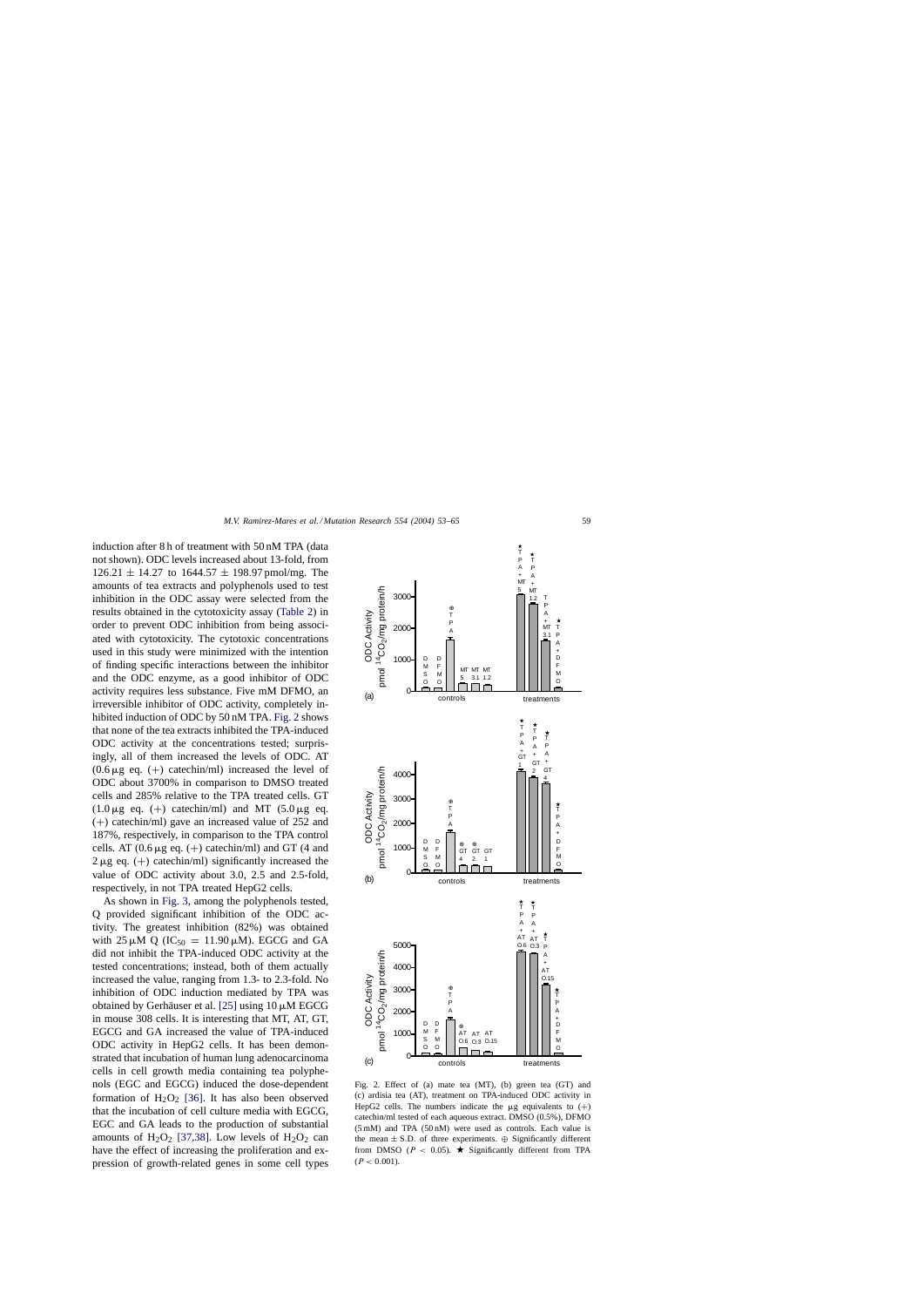<span id="page-7-0"></span>

Fig. 3. Effect of (a) quercetin (Q), (b) gallic acid (GA) and (c) (−) epigallocatechin gallate (EGCG), treatment on TPA-induced ODC activity in HepG2 cells. The numbers indicate the  $\mu$ M concentration tested of each polyphenol. DMSO (0.5%), DFMO (5 mM) and TPA (50 nM) were used as controls. Each value is the mean  $\pm$  S.D. of three experiments.  $\oplus$  Significantly different from DMSO ( $P < 0.05$ ).  $\star$  Significantly different from TPA  $(P < 0.001)$ .

[\[39\];](#page-12-0) this may be the case for the samples used in this work. Moreover, ODC induction was suppressed by superoxide dismutase and catalase in murine mammary tumor cells [\[40\],](#page-12-0) suggesting the intermediacy of reactive oxygen species in tumor promotion. This may explain the ineffectiveness of MT, AT, GT, EGCG and GA to inhibit the TPA-induced ODC activity. In HepG2 cells exposed to antioxidants, AP-1-dependent gene expression, mitogen-activated protein kinases, and ODC expression were all induced [\[41–43\].](#page-12-0) It is possible that the antioxidants per se also exert an effect on ODC induction when TPA is present, but further work should be conducted to prove this. Alternatively, the effects of antioxidants may be due to secondary effects on intracellular redox potential, rather than on ROS per se; i.e. through an effector signal that induces apoptosis, or augments transduction of signals that induce apoptosis [\[44\].](#page-12-0) This possibility suggests that the results we obtained for the teas and polyphenols are dependent on the sample concentration used, the antioxidant capacity ( $GT > MT > AT$ ) and  $Q > EGCG > GA$ ), differences in tea composition, and on the intracellular redox potential they induce; the most important factor, however, remains the type of cells used. It is known that GT reduced the activity of ODC in rat tracheal epithelial cells [\[28\].](#page-11-0) EGCG reduced the level of ODC in transformed NIH-pATMras fibroblasts [\[45\],](#page-12-0) but it was ineffective in rat tracheal epithelial cells [\[28\]](#page-11-0) and in mouse 308 cells [\[25\].](#page-11-0) Polyphenols in tea are able to inhibit ODC even in the presence of TPA in other types of cells such as mouse skin and NIH 3T3 cells [\[46\].](#page-12-0) Despite the results obtained in this study (i.e. in liver cells), ODC has proven to be a very powerful marker with which to detect the proliferation of different types of cancer cells [\[47\].](#page-12-0) This test is sensitive and fast, and it could also be used to test solid tumors of patients.

# *3.3. Quinone reductase (QR) activity*

We evaluated whether AT, MT and GT, implicated as potential chemopreventive agents, could influence phase II enzymatic activity in HepG2 cells. Surprisingly, at the concentrations used, the teas failed to induce quinone reductase altogether (data not shown). The ability of a compound to act as a phase II enzyme-inducing agent may depend on the unique profile of gene expression of each cell line. Phase II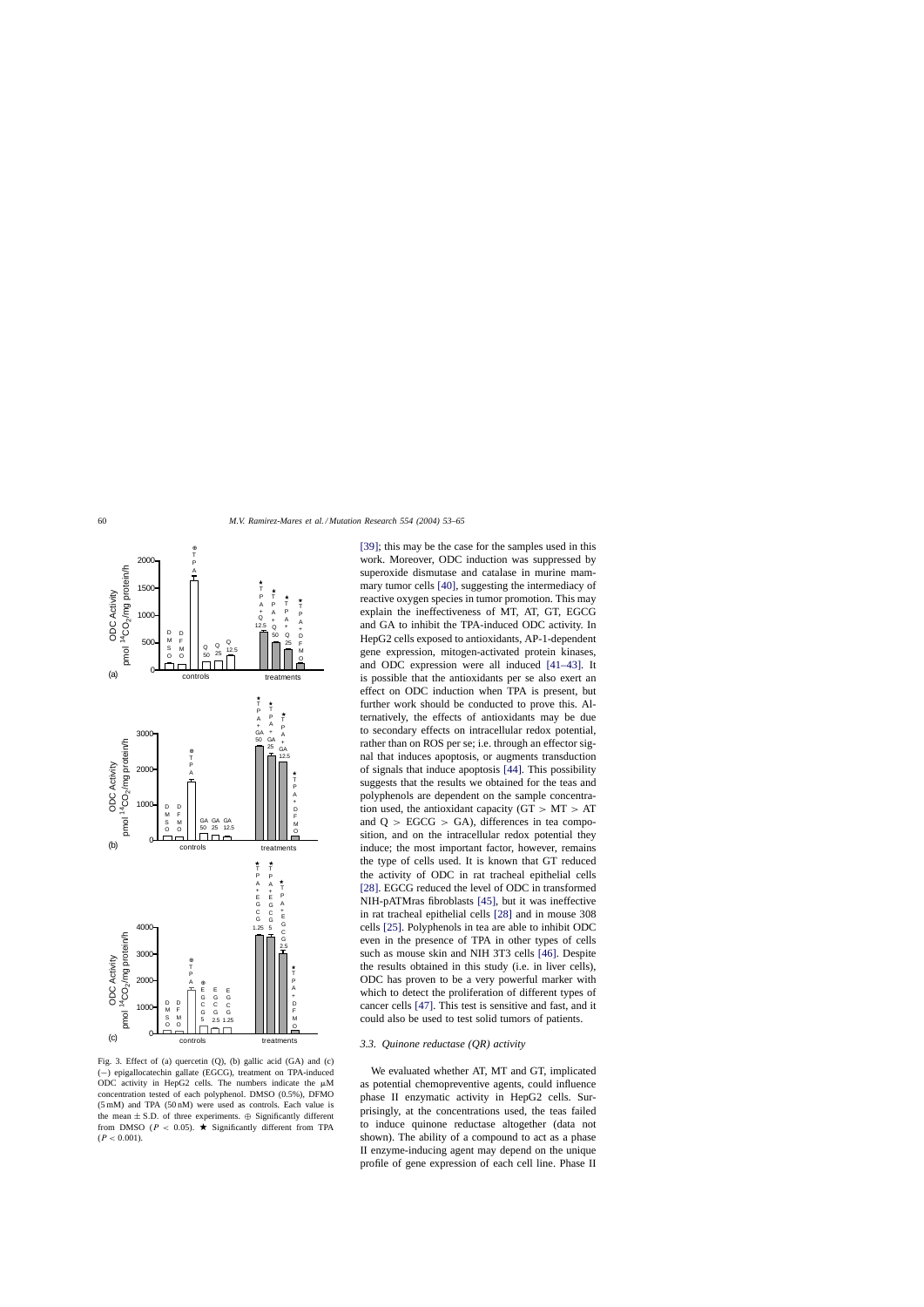<span id="page-8-0"></span>enzyme response in HepG2 cells differs significantly [\[48\]](#page-12-0) from that reported for the murine hepatoma cell line Hepa1c1c7 (the cell line most commonly used to screen for phase II enzyme-inducing compounds). These differences may be partly attributable to their species of origin, particularly since rodent cells are more labile in their phase II-enzyme response than human cells [\[21\].](#page-11-0)

## *3.4. Antitopoisomerase activity*

The concentrations of the teas (GT, AT and MT) used in this assay were based on the solubility factor of each freeze-dried tea extract in DMSO. As shown in Table 3, the strain JN394 was hypersensitive to CPT (99%), which is a Topo I poison, and to m-AMSA (99%) which is a Topo II poison. MT and AT showed 73 and 65% inhibition, respectively. The green tea used showed low topoisomerase inhibition (15%) in comparison to the other teas. We are currently performing additional assays to determine the reason for this observation, as this result stands in contrast with using pure EGCG, a main green tea component, as shown in the present investigation. The growth of JN394 was also inhibited by EGCG (75%), Q (79%) and GA (75%). The strain JN394 is DNA repair-deficient and drug-permeable (carry *ise2* and *rad52* mutations) [\[49\].](#page-12-0) These mutations increase the sensitivity of these cells to drugs.

The yeast JN362a, a DNA repair-proficient strain [\[49\],](#page-12-0) was not affected by GT (126  $\mu$ g eq. (+) catechin/ml), MT (57.5  $\mu$ g eq. (+) catechin/ml), AT (34  $\mu$ g eq. (+) catechin/ml), EGCG (150  $\mu$ M), GA (300  $\mu$ M) or Q (300  $\mu$ M) (data not shown). The strain JN394t<sub>-1</sub> is isogenic to JN394 and contains a disrupted top1 gene [\[49\];](#page-12-0) the absence of the gene resulted in diminished cytotoxicity of antitopoisomerase I drugs. Table 3 shows that CPT failed to reduce the growth of these mutant cells (JN394t−1). In contrast, no resistance was observed when top1 cells were treated with m-AMSA (99%), MT (83%), AT (88%) or all of the polyphenols studied (76–87%). Sensitivity in the top1 cells was higher than in the parent cells (JN394). This finding provided evidence that Topo I was not the cellular target of MT, AT, EGCG, Q or GA.

MT and AT teas, and polyphenols (EGCG, GA and Q) displayed weak cytotoxicity (0–22%) toward JN394 $t_{2-4}$  yeast at 25 °C even though the inhibition of the wild type strain JN394 was strong. This can be explained by the fact that the number of copies of the top<sub>2–4</sub> allele present in strain  $394t_{2-4}$  is higher than the number of copies of the top II gene in the wild type.

The strain  $394t_{2,-5}$  carries a top2 allele that is resistant to multiple classes of topoisomerase II poisons at its permissive temperature (25 $\degree$ C) [\[50\].](#page-12-0) Table 3 shows that cells with the top2–5 mutation are able to grow in m-AMSA (48%). The sensitivity of the top2–5 strain to CPT (99%), teas  $(0-20\%)$  and polyphenols  $(0-5\%)$ is also shown in Table 3. The strain has essentially the same sensitivity to CPT as JN394 (*rad52 top2*+ cells), indicating that the observed resistance is specific to anti-topoisomerase II agents.

Eliminating the possibility that Topo I is the target of the teas and polyphenols leaves two additional possibilities for the physiological mechanism of

Table 3

Percent<sup>a</sup> inhibition of mate tea, ardisia tea and tea polyphenols treatments on the survival of different mutants strains of *Saccharomyces cerevisiae*

|            | Concentration $(\mu g/ml)$ | JN394        | $JN394t_{-1}$ | JN394t <sub>2-5</sub> (25 °C) | JN394t <sub>2-4</sub> (25 °C) | JN394t <sub>2-4</sub> (30 °C) |
|------------|----------------------------|--------------|---------------|-------------------------------|-------------------------------|-------------------------------|
| MT         | 57 <sup>b</sup>            | $73 \pm 4.3$ | $83 \pm 3.9$  | $14 \pm 2.1$                  | $13 \pm 2.3$                  | $99 \pm 0.2$                  |
| AT         | 34 <sup>b</sup>            | $65 \pm 4.0$ | $88 \pm 4.1$  | $20 \pm 2.9$                  | $\Omega$                      | $99 \pm 0.2$                  |
| <b>GT</b>  | 126 <sup>b</sup>           | $15 \pm 4.0$ | ND.           | ND                            | ND.                           | ND.                           |
| EGCG       | 69                         | $75 \pm 2.0$ | $76 \pm 3.0$  | $5 \pm 2.2$                   | $4 \pm 2.4$                   | $99 \pm 0.2$                  |
| Q          | 101                        | $79 \pm 2.2$ | $87 \pm 2.3$  | $\Omega$                      | $22 \pm 3.3$                  | $99 \pm 0.2$                  |
| <b>GA</b>  | 56                         | $75 \pm 2.6$ | $86 \pm 2.6$  | $\Omega$                      | $\Omega$                      | $99 \pm 0.2$                  |
| AMSA       | 100                        | $99 \pm 0.2$ | $99 \pm 0.2$  | $48 \pm 4.2$                  | $99 \pm 0.2$                  | $93 \pm 3.1$                  |
| <b>CPT</b> | 50                         | $99 \pm 0.2$ | $\Omega$      | $99 \pm 0.2$                  | $80 \pm 4.0$                  | $99 \pm 0.2$                  |
|            |                            |              |               |                               |                               |                               |

DMSO (1.66%) was used as a control and all the results were referred to this value. ND: not determined.

<sup>a</sup> Values are mean  $\pm$  S.D.<br><sup>b</sup> Microgram equivalents of (+) catechin.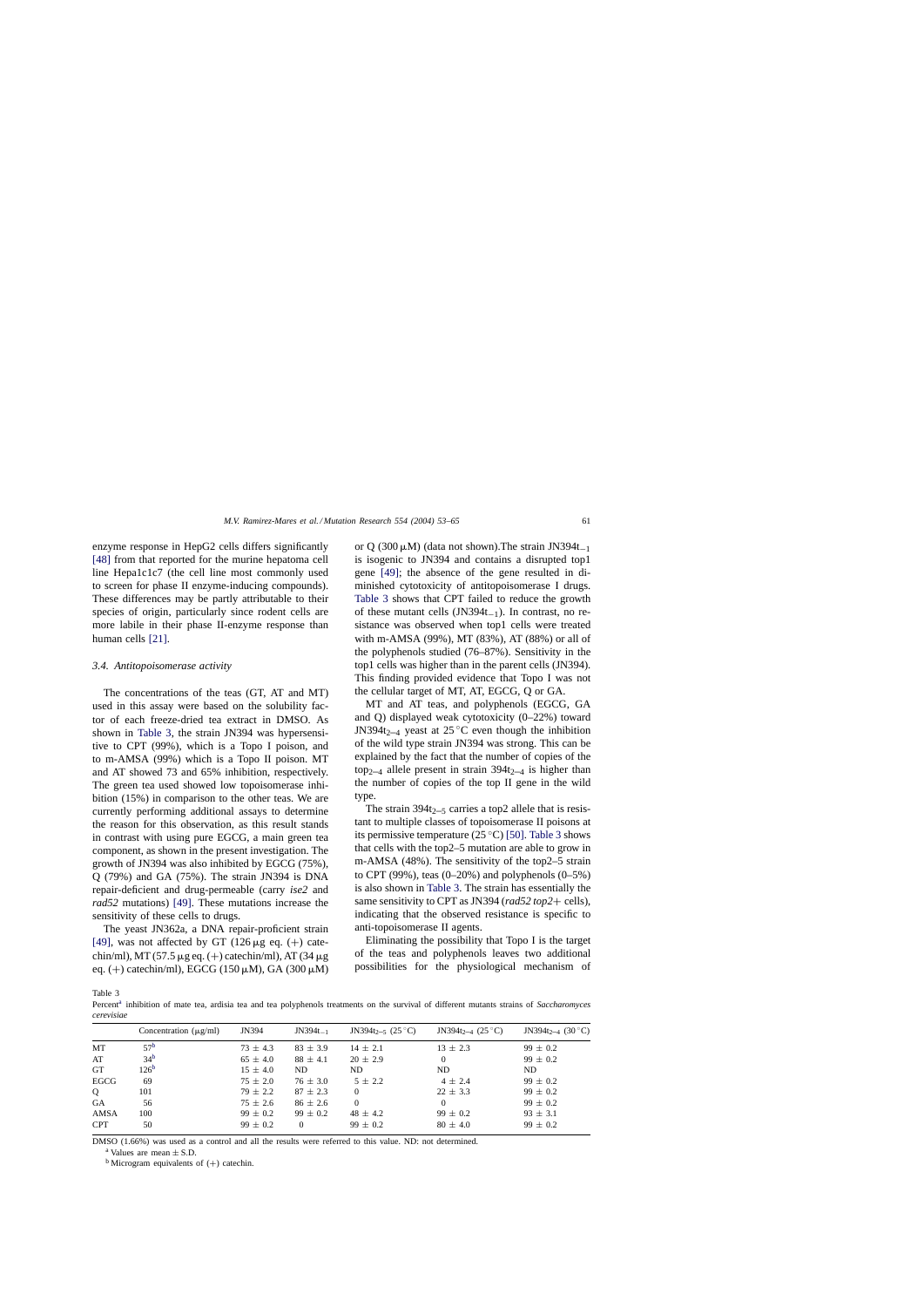cytotoxicity. The first is that Topo II is the primary target responsible for killing cells by trapping the enzyme-mediated DNA cleavage. The second is that the cytotoxicity is correlated with the ability to block the overall catalytic activity of the enzyme. The possibilities described above can be scrutinized by utilizing a yeast strain JN394 $t_{2-4}$ . This yeast strain expresses the temperature-sensitive top2–4 mutant in place of the wild type top2 gene [\[49\].](#page-12-0) The top2–4 protein shows wild type activity at  $25^{\circ}$ C, while its activity is reduced to about 5–10% of that of the wild type at the semi-permissive temperature of  $30^{\circ}$ C. Therefore, if the polyphenols or teas function as Topo II "poison", a reduction in enzyme activity should greatly diminish the induced cell death. Conversely, if the cytotoxicity is correlated to the ability to impair the catalytic function of the enzyme, cells with decreased levels of Topo II activity should become hypersensitive. m-AMSA was a potent toxic agent toward JN394t<sub>2−4</sub> yeast cells at 25 °C [\(Table 3\).](#page-8-0) A smaller value ([Table 3\)](#page-8-0) was obtained when the cytotoxicity of m-AMSA was examined at 30 ◦C. The sensitivity to CPT at  $30^{\circ}$ C (99%) was greater than at  $25^{\circ}$ C (80%) ([Table 3\).](#page-8-0) The teas (MT and AT) and polyphenols (EGCG, GA and Q) displayed weak cytotoxicity (0–22%) toward JN394 t<sub>2–4</sub> yeast at 25 °C, even though the inhibition of the wild type strain JN394 was strong. This can be explained by the fact that the number of copies of the top<sub>2–4</sub> allele present in the strain  $394t_{2-4}$  has been increased. Top 2–4 cells were hypersensitive at the semi-permissive temperature (30 $\degree$ C). The teas (MT and AT) and polyphenols (EGCG, GA and Q) further reduced the level of Topo II activity and the cell killing was enhanced to 99% ([Table 3\)](#page-8-0). The increased toxicity toward cells that contain decreased levels of Topo II activity strongly suggests that the catalytic activity of Topo II is the primary physiological target of ardisia and mate teas, as well as of EGCG, GA and Q.The 50% inhibitory concentration  $(IC_{50})$  was determined for MT, AT and the polyphenols using the JN394  $t_{2-4}$  yeast strain at  $30^{\circ}$ C [\(Fig. 4\).](#page-10-0) Ardisia tea showed a greater activity against the JN394  $t_{2-4}$  strain with IC<sub>50</sub> of  $13.8 \pm 3 \mu$ g eq. (+) catechin/ml in comparison with mate  $(26.3 \pm 3 \mu$ g eq. (+) catechin/ml). Among the polyphenols, EGCG showed the greatest inhibition with an IC<sub>50</sub> value of 75.8 $\pm$ 4  $\mu$ M. Q and GA had IC<sub>50</sub> values of  $87.0 \pm 4$  and  $112.2 \pm 5 \mu$ M, respectively. Cho et al. [\[23\]](#page-11-0) assessed quercetin by the unknotting assay; this assay can identify catalytic inhibitors of Topo II. The  $IC_{50}$  obtained in the mentioned study was  $6.9 \mu g/ml$ , which is lower than the value we observed with JN394t<sub>2–4</sub> (87.0  $\mu$ M = 29.5  $\mu$ g/ml). This apparent discrepancy can be explained by the differences between both bioassays. The most important result is that Q, independently of the type of assay used, has antitopoisomerase II activity, like a true catalytic inhibitor. It has been shown that EGCG inhibits topoisomerase I (IC<sub>50</sub> = 5 mM) from calf thymus gland, and topoisomerase II  $(IC_{50} = 3 \text{ mM})$ from human placenta [\[51\],](#page-12-0) but the in vitro assays used revealed that the mechanism of inhibition is by the polyphenol acting as a Topo I and II poison. A significant inhibition of topoisomerase I in SW 480 human colon carcinoma cells was observed with EGCG treatment at concentrations between 110 and  $550 \mu M$ , but EGCG had no effect on topoisomerase II activity [\[52\].](#page-12-0) Our data shows that EGCG has antitopoisomerase II activity like a catalytic inhibitor; this is the first report that has identified such a property. Cho et al. [\[23\]](#page-11-0) assessed GA, and no antitopoisomerase activity was observed up to  $100 \mu g/ml$ . The results of the present work show that GA has antitopoisomerase II activity  $(112.2 \text{ m}) = 21.2 \text{ m/s}$ like a catalytic inhibitor; this inconsistency should be the motive of further research. We have demonstrated that MT and AT inhibited the catalytic activity of Topo II; this observation could provide useful information for the rational design of future research.

In summary, the results of the present study indicate that MT, AT and GT are cytotoxic for the HepG2 cells and that, among them, MT demonstrated dominant cytotoxicity. EGCG showed greater cytotoxicity than Q and GA against HepG2 cells. The data revealed a significant increase in the TPA-induced ODC activity by MT, AT, GT, EGCG and GA, but further research with HepG2 cells will be required to clarify the importance of this observation. The greatest inhibition of TPA-induced ODC activity by Q (82%) was obtained with 25  $\mu$ M (IC<sub>50</sub> = 11.90  $\mu$ M). Topoisomerase II, but not topoisomerase I, was the cellular target of MT, AT, EGCG, Q and GA, which acted mainly as true catalytic inhibitors. The cytotoxic activity and the inhibition of topoisomerase II may contribute to the overall chemopreventive activity of MT and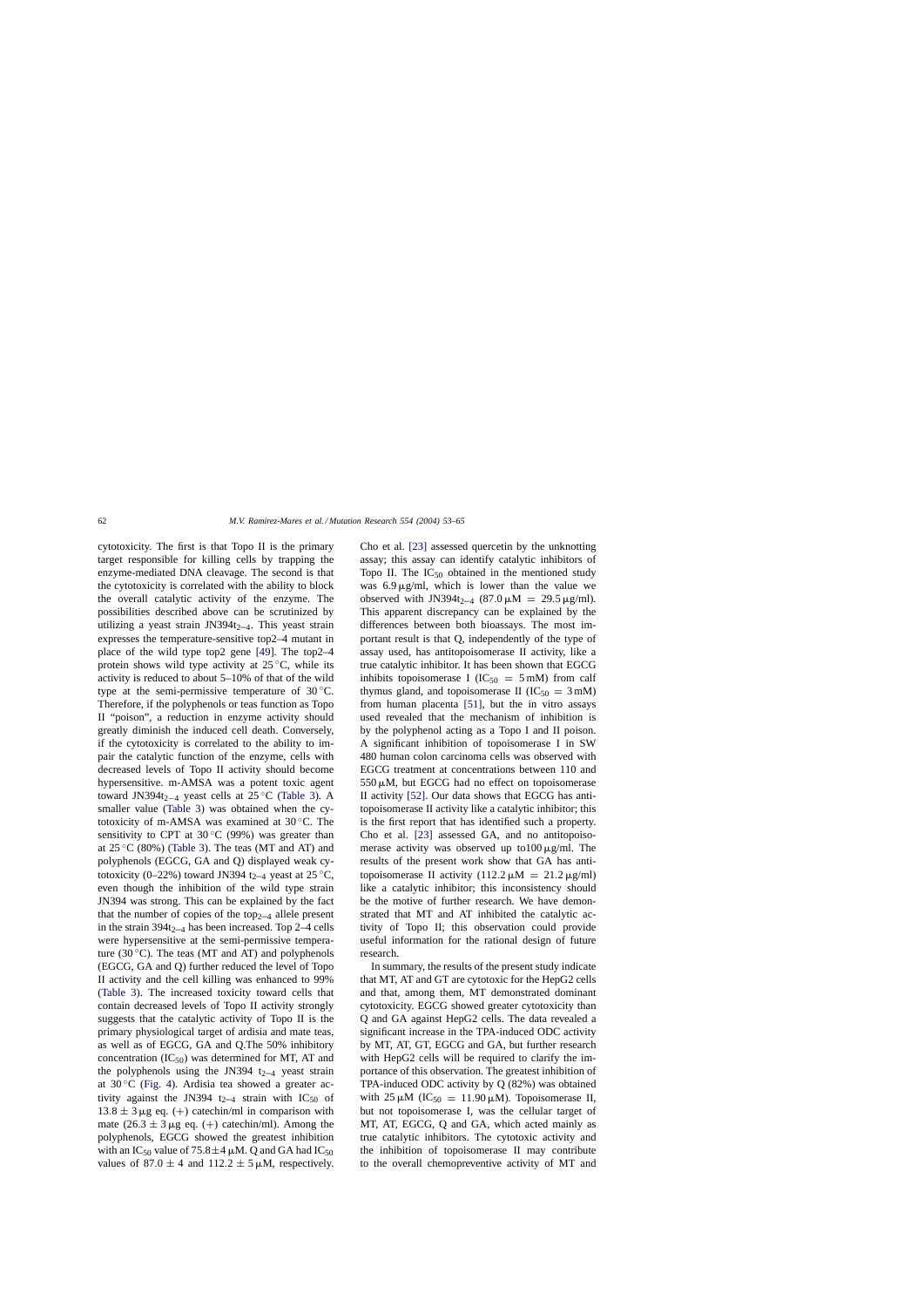<span id="page-10-0"></span>

Fig. 4. Strain JN394t<sub>2</sub>-4 was treated at 30 °C with increasing concentrations of either AT (a), MT (b), EGCG (c), Q (d) or GA (e). After 24 h, two aliquots of cells were taken, plated in YPDA and grown for 3–4 days to determine the titer. The percent survival was determined by comparison with the DMSO control. Plots represent an average of two independent experiments. IC<sub>50</sub> was calculated from the antilog of the *x*-axis value.

AT extracts, making of them promising candidates responsible for the chemopreventive properties of tea.

# **Acknowledgements**

Special thanks to Dr. Elizabeth Jeffery and the personnel in her laboratory for their technical support to MV R-M. Supported by USDA IFAFS 00-52102-9695 (to post-doctoral M V R-M).

## **References**

- [1] J.H. Weisburger, Lifestyle, health and disease prevention: the underlying mechanisms, Eur. J. Cancer. Prev. 11 (2002) S1– S7.
- [2] D.L. McKay, J.B. Blumberg, The role of tea in human health: an update, J. Am. Coll. Nutr. 21 (2002) 1–13.
- [3] N. Sueoka, M. Suganuma, E. Sueoka, S. Okabe, S. Matsuyama, K. Imai, K. Nakachi, H. Fujiki, A new function of green tea: prevention of lifestyle-related diseases, Ann. N. Y. Acad. Sci. 928 (2001) 274–280.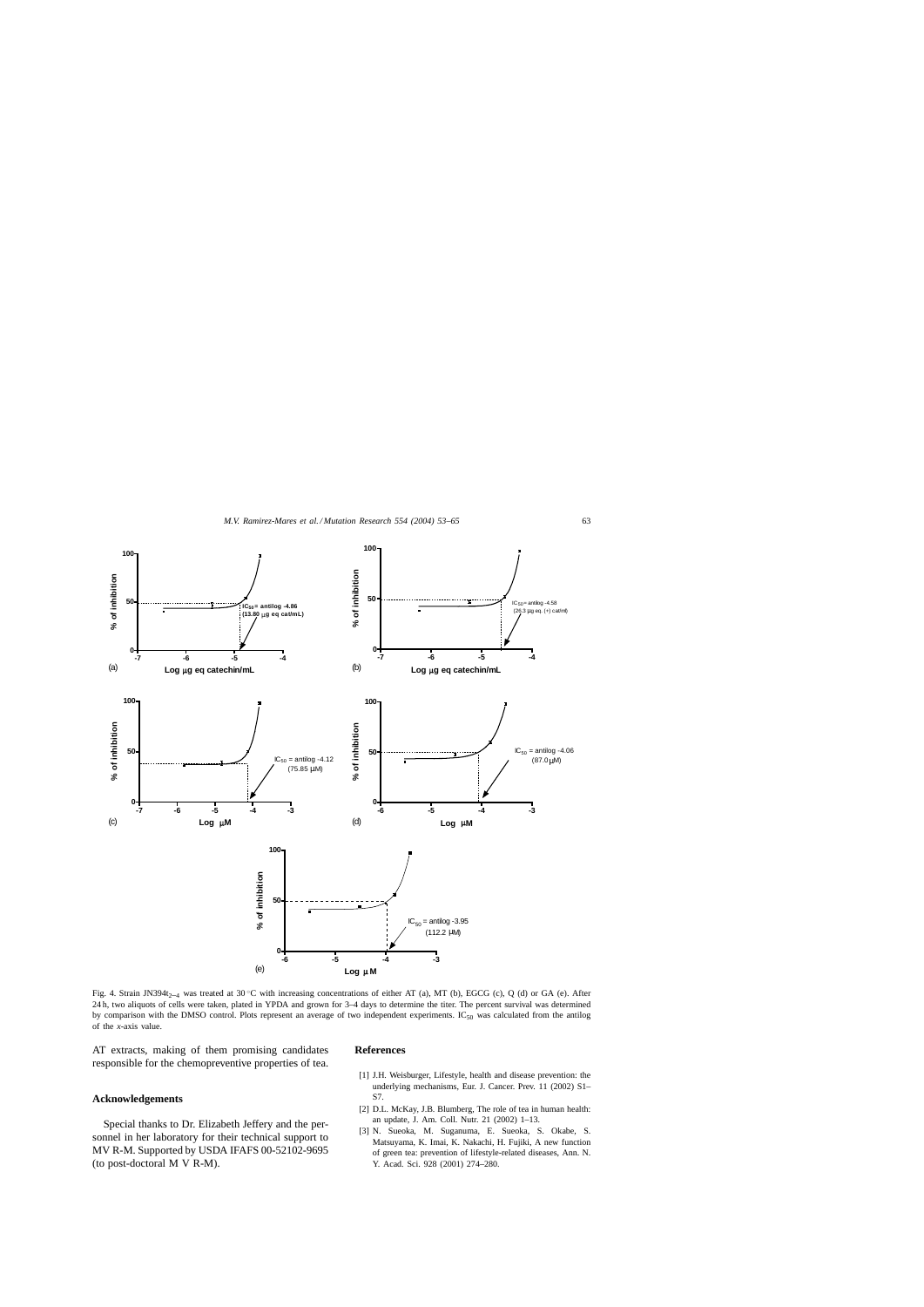- <span id="page-11-0"></span>[4] S. Gupta, B. Saha, A.K. Giri, Comparative antimutagenic and anticlastogenic effects of green tea and black tea: a review, Mutat. Res. 512 (2002) 37–65.
- [5] Y. Kuroda, Y. Hara, Antimutagenic and anticarcinogenic activity of tea polyphenols, Mutat. Res. 436 (1999) 69–97.
- [6] R. Benelli, R. Vene, D. Bisacchi, S. Garbisa, A. Albini, Antiinvasive effects of green tea polyphenol epigallocatechin-3 gallate (EGCG), a natural inhibitor of metallo and serine proteases, Biol. Chem. 383 (2002) 101–105.
- [7] L.J. Su, L. Arab, Tea consumption and the reduced risk of colon cancer—results from a national prospective cohort study, Public Health Nutr. 5 (2002) 419–426.
- [8] H. Tapiero, K.D. Tew, G. Nguyen, G. Mathe, Polyphenols: do they play a role in the prevention of human pathologies, Biomed. Pharmacother. 56 (2002) 200–207.
- [9] M. Hirose, A. Nishikawa, M. Shibutani, T. Imai, T. Shirai, Chemoprevention of heterocyclic amine-induced mammary carcinogenesis in rats, Environ. Mol. Mutagen. 39 (2002) 271–278.
- [10] C.S. Yang, P. Maliakal, X. Meng, Inhibition of carcinogenesis by tea, Annu. Rev. Pharmacol. Toxicol. 42 (2002) 25–54.
- [11] H.N. Graham, Mate, Prog. Clin. Biol. Res. 158 (1984) 179– 183.
- [12] G. Gosmann, E.P. Schenkel, O. Seligmann, A new saponin from mate, *Ilex paraguariensis*, J. Nat. Prod. 52 (1989) 1367.
- [13] N. Bracesco, M. Dell, A. Rocha, S. Behtash, T. Menini, A. Gugliucci, E. Nunes, Antioxidant activity of a botanical extract preparation of *Ilex paraguariensis*: prevention of DNA double-strand breaks in *Saccharomyces cerevisiae* and human low-density lipoprotein oxidation, J. Altern. Complement. Med. 9 (2003) 379–387.
- [14] E. Candreva, D.J. Keszenman, E. Barrios, U. Gelos, E. Nunes, Mutagenicity induced by hyperthermia, hot mate infusión, and hot caffeine in *Saccharomyces cerevisiae*, Cancer Res. 53 (1993) 5750–5753.
- [15] G.R. Schinella, G. Troiani, V. Davila, P.M. de Buschiazzo, H.A. Tournier, Antioxidant effects of an aqueous extract of *Ilex paraguariensis*, Biochem. Biophys. Res. Commun. 269 (2000) 357–360.
- [16] D. Goldenberg, A. Golz, H.Z. Joachims, The beverage mate: a risk factor for cancer of the head and neck, Head Neck 25 (2003) 595–601.
- [17] E. González de Mejía, M.V. Ramírez-Mares, Leaf extract from *Ardisia compressa* protects against 1-nitropyrene-induced cytotoxicity and its antioxidant disruption in cultured rat hepatocytes, Toxicology 179 (2002) 61–72.
- [18] M.V. Ramírez Mares, S. Fatell, S. Villa-Treviño, E. González de Mejía, Protection of extract from leaves of *Ardisia compresa* against benomyl-induced cytotoxicity and genotoxicity in cultured rat hepatocytes, Toxicol. In Vitro 13 (1999) 889–896.
- [19] E. González de Mejía, M.V. Ramírez-Mares, M. Nair, Topoisomerase I and II enzyme inhibitory aqueous extract of *Ardisia compressa* and ardisin provide antioxidant protection against benomyl-damaged hepatocytes, J. Agric. Food Chem. 50 (2002) 7714–7719.
- [20] I. Shureiqi, P. Reddy, D.E. Brenner, Chemoprevention: general perspective, Crit. Rev. Oncol. Hematol. 33 (2000) 157–167.
- [21] T. Thomas, T.J. Thomas, Polyamines in cell growth and cell death: molecular mechanisms and therapeutic applications, Cell. Mol. Life Sci. 58 (2001) 244–258.
- [22] J.D. Brooks, M.F. Goldberg, L.A. Nelson, D. Wu, W.G. Nelson, Identification of potential prostate cancer preventive agents through induction of quinone reductase in vitro, Cancer Epidemiol. Biomarkers Prev. 11 (2002) 868–875.
- [23] K.H. Cho, J.M. Pezzuto, J.L. Bolton, V.E. Steele, G.J. Kellof, S.K. Lee, A. Constantinou, Selection of cancer chemopreventive agents based on inhibition of topoisomerase II activity, Eur. J. Cancer 36 (2000) 2146–2156.
- [24] K. Nurmi, V. Ossipov, E. Haukioja, K. Pihlaja, Variation of total phenolic content and individual low-molecular-weight phenolics in foliage of mountain birch trees (*Betula pubescens ssp. tortuosa*), J. Chem. Ecol. 22 (1996) 2023–2040.
- [25] C. Gerhäuser, K. Klimo, E. Heiss, I. Neumann, A. Gamal-Eldeen, J. Knauft, G.-Y. Liu, S. Sitthimonchai, N. Frank, Mechanism-based in vitro screening of potential cancer chemopreventive agents, Mutat. Res. 523–524 (2003) 163– 172.
- [26] U. Lichti, M.M. Gottesman, Genetic evidence that a phorbol ester tumor promoter stimulates ornithine decarboxylase activity by a pathway that is independent of cyclic AMPdependent protein kinases in CHO cells, J. Cell. Physiol. 113 (1982) 433–439.
- [27] M. Higuchi, F. Yoshida, Lowry determination of protein in the presence of sulfhydryl compounds or other reducing agents, Anal. Biochem. 77 (1977) 542–547.
- [28] V.E. Steele, G.J. Kelloff, D. Balentine, C.W. Boone, R. Mehta, D. Bagheri, C.C. Sigman, S. Zhu, S. Sharma, Comparative chemopreventive mechanisms of green tea, black tea and selected polyphenol extracts measured by *in vitro* bioassays, Carcinogenesis 21 (2000) 63–67.
- [29] H.J. Rochaska, A.B. Santamaria, Direct measurement of NAD(P)H:quinone reductase from cells cultured in microtiter wells: a screening assay for anticarcinogenic enzyme inducers, Anal. Biochem. 169 (1988) 328–336.
- [30] M.M. Bradford, A rapid and sensitive method for the quantitation of microgram quantities of protein utilizing the principle of protein-dye binding, Anal. Biochem. 72 (1976) 248–254.
- [31] M.M. Heck, W.C.J. Earnshaw, Topoisomerase II: a specific marker for cell proliferation, Cell. Biol. 103 (1986) 2569– 2581.
- [32] L.H. Jensen, K.C. Nitiss, A. Rose, J. Dong, J. Zhou, T. Hu, A novel mechanism of cell killing by anti-topoisomerase II bisidioxopiperazines, J. Biol. Chem. 275 (2000) 2137–2146.
- [33] J.M. Pezzuto, Plant-derived anticancer agents, Biochem. Pharmacol. 53 (1997) 121–133.
- [34] S. Uesato, Y. Kitagawa, M. Kamishimoto, A. Kumagai, H. Hori, H. Nagasawa, Inhibition of green tea catechins against the growth of cancerous human colon and hepatic epithelial cells, Cancer Lett. 170 (2001) 41–44.
- [35] J.M. Brown, B.G. Wouters, Apoptosis, p53, and tumor cell sensitivity to anticancer agents, Cancer Res. 59 (1999) 1391– 1399.
- [36] G.Y. Yang, J. Liao, K. Kim, E.J. Yurkow, C.S. Yang, Inhibition of growth and induction of apoptosis in human cancer cell